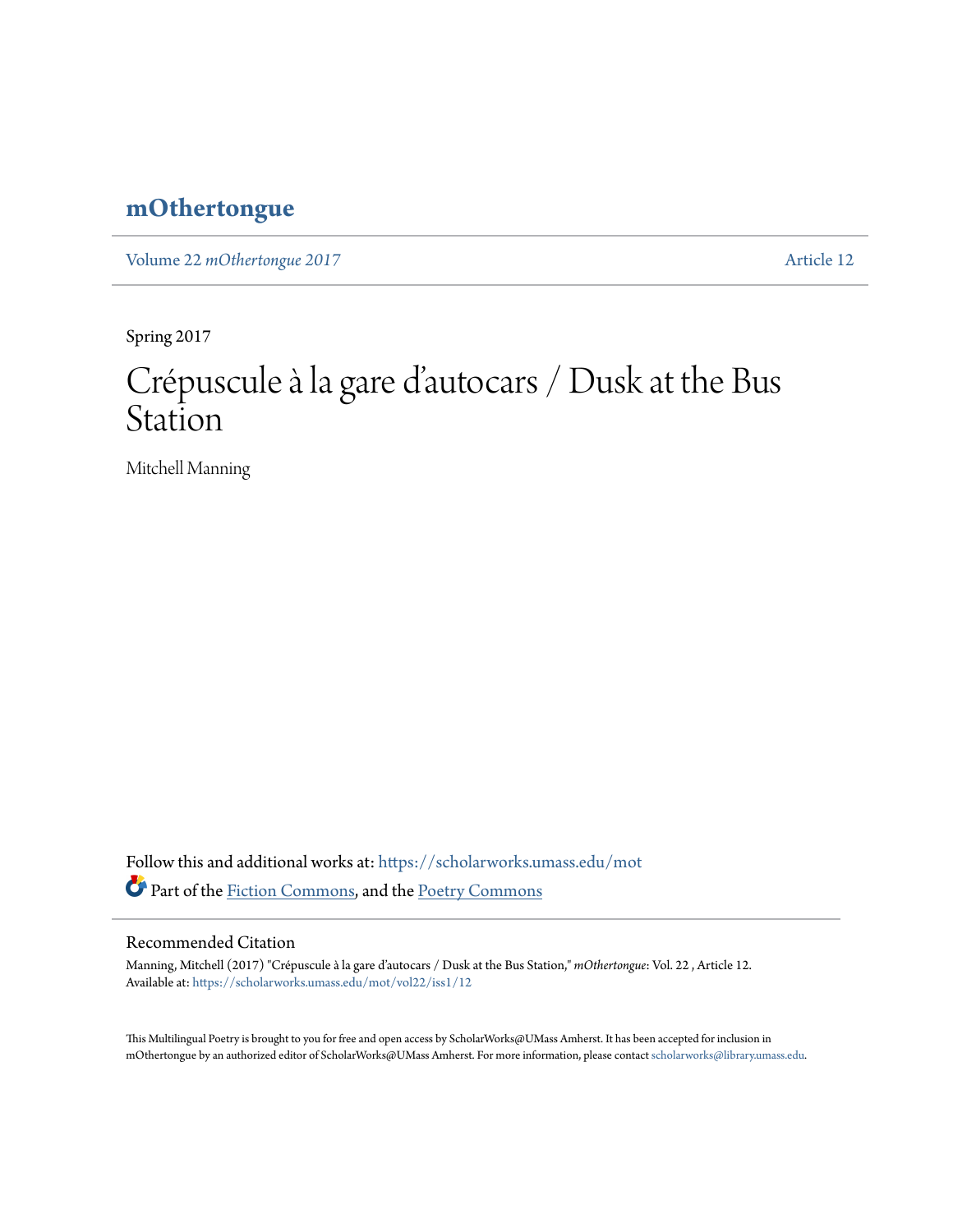### CRÉPUSCULE À LA GARE D'AUTOCARS Mitchell Manning

J'étais dans le bus de retour de Montréal quand j'ai réalisé que je ne t'aimais pas.

Mes bras écartés comme un bébé qui apprend à vivre à l'extérieur du ventre de sa mère

J'ai entendu un homme dire à son amante : « je veux te revenir ».

Comme ça doit être envoutant, j'ai pensé, de ressentir le besoin de retourner dans un lit qui se refroidit

se sentir chez soi au sein de quelqu'un.

Cet été-là, nous nous sommes perdus en randonnée, et nous nous sommes retrouvés au bord d'un réservoir.

J'ai poussé un profond soupir de soulagement et ai jeté une roche dans l'eau pour briser l'immobilité.

Il y eu quelques secondes d'éclaboussures, puis plus rien.

J'ai pensé que j'étais censé ressentir quelque chose, de l'amour, de la paix, de la sérénité.

J'ai pensé que j'étais censé entendre mon cœur battre plus fort Pour couvrir le son des oiseaux. Comme pour dire « ma chanson d'amour est plus forte. »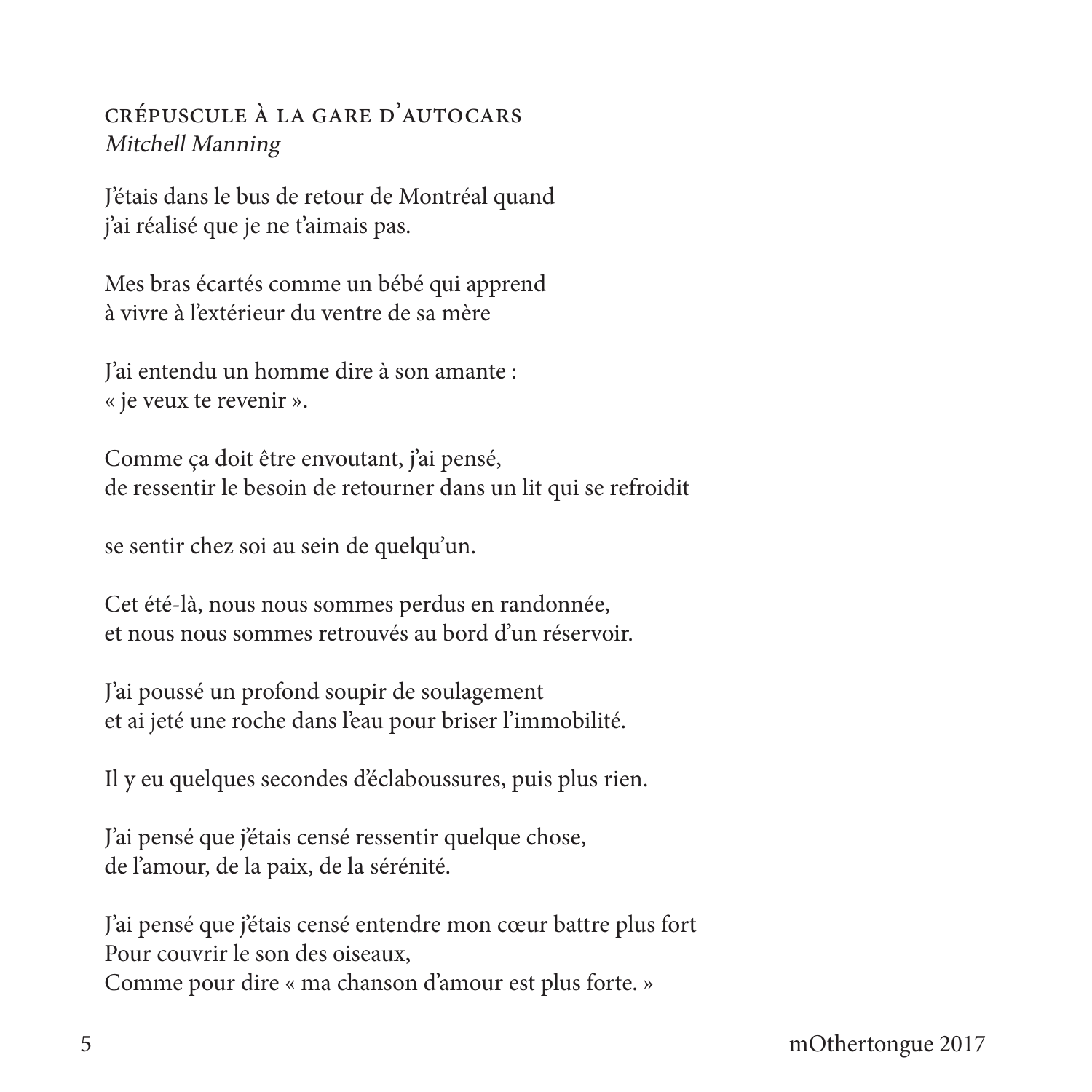Quand l'homme a raccroché son téléphone, c'était comme s'il manquait un morceau de lui-même.

J'ai regardé par la fenêtre vers l'étendue des champs de Sherbrooke en pensant :

Le voilà. Me voilà.. Voila le calme et la paix et la rupture de Tout silence gênant. Je suis seul dans un autobus de retour de Montréal. J'écoute l'amour de quelqu'un d'autre parce que je n'ai pas le mien. Je me sens bien sans toi. J'entends mon cœur et il est plus fort que le moteur du bus.

Donc quelque part là-bas

sur l'autoroute entre Montréal et Boston

notre amour tient une pancarte annonçant une place à prendre, et moi-

Moi, je rentre chez moi.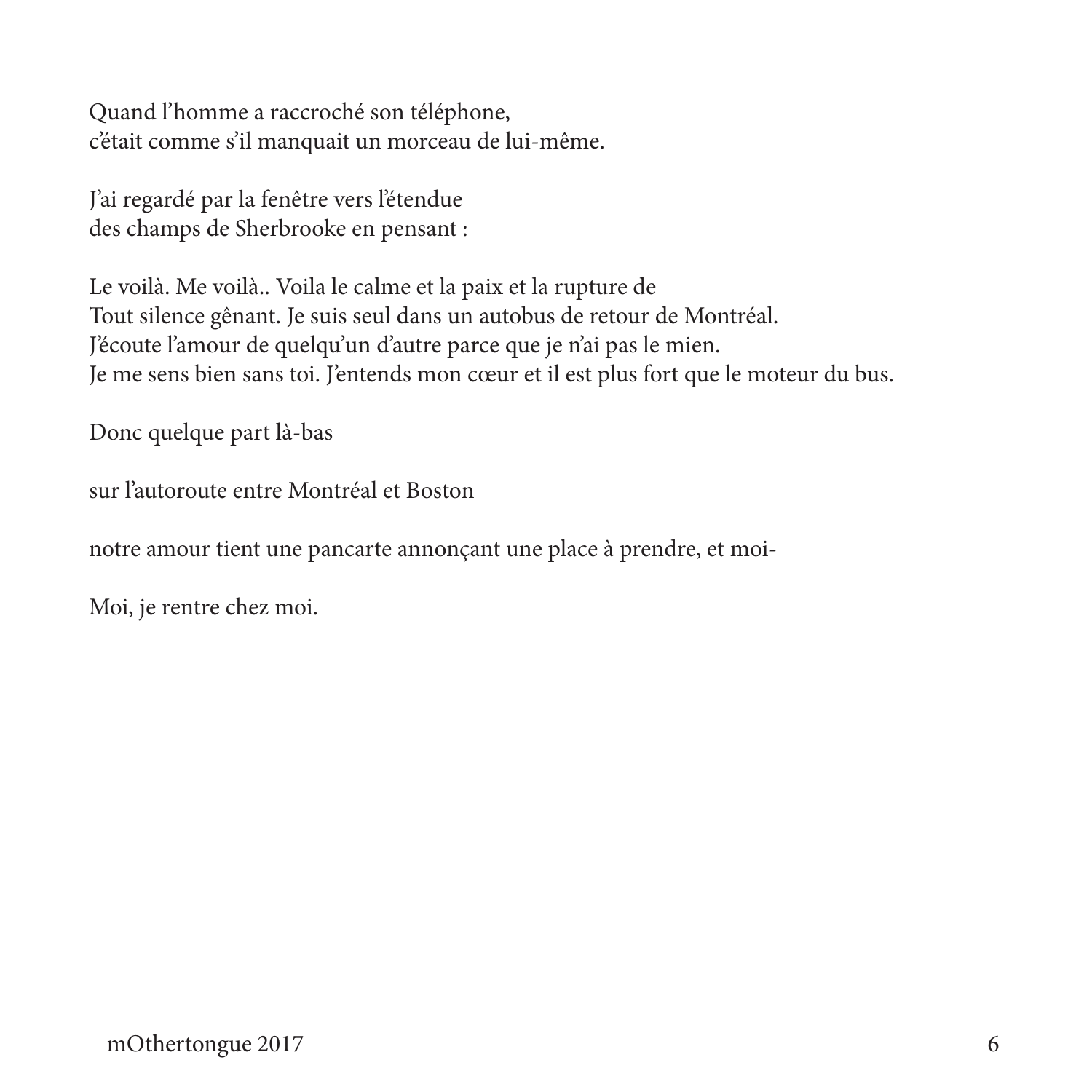#### **DUSK AT THE BUS STATION** Mitchell Manning

I was on the bus back from Montréal when I realized I didn't love you.

Arms stretched like a baby learning to live outside of his mother's womb I overheard a man tell his lover "I want to return to you."

How enthralling it must be, I thought, to feel compelled to crawl back to a bed that is getting cold to feel at home within someone.

That summer, we lost ourselves on a hike and turned up at the edge of a reservoir. I breathed a deep sigh of relief and threw a rock into the water to break the stillness.

There were a few seconds of splashing then nothing.

I thought I was supposed to feel something - like love, peace, serenity.

I thought I was supposed to hear my heart beating louder to drown out the sounds of the birds, as if to say "my love song is stronger"